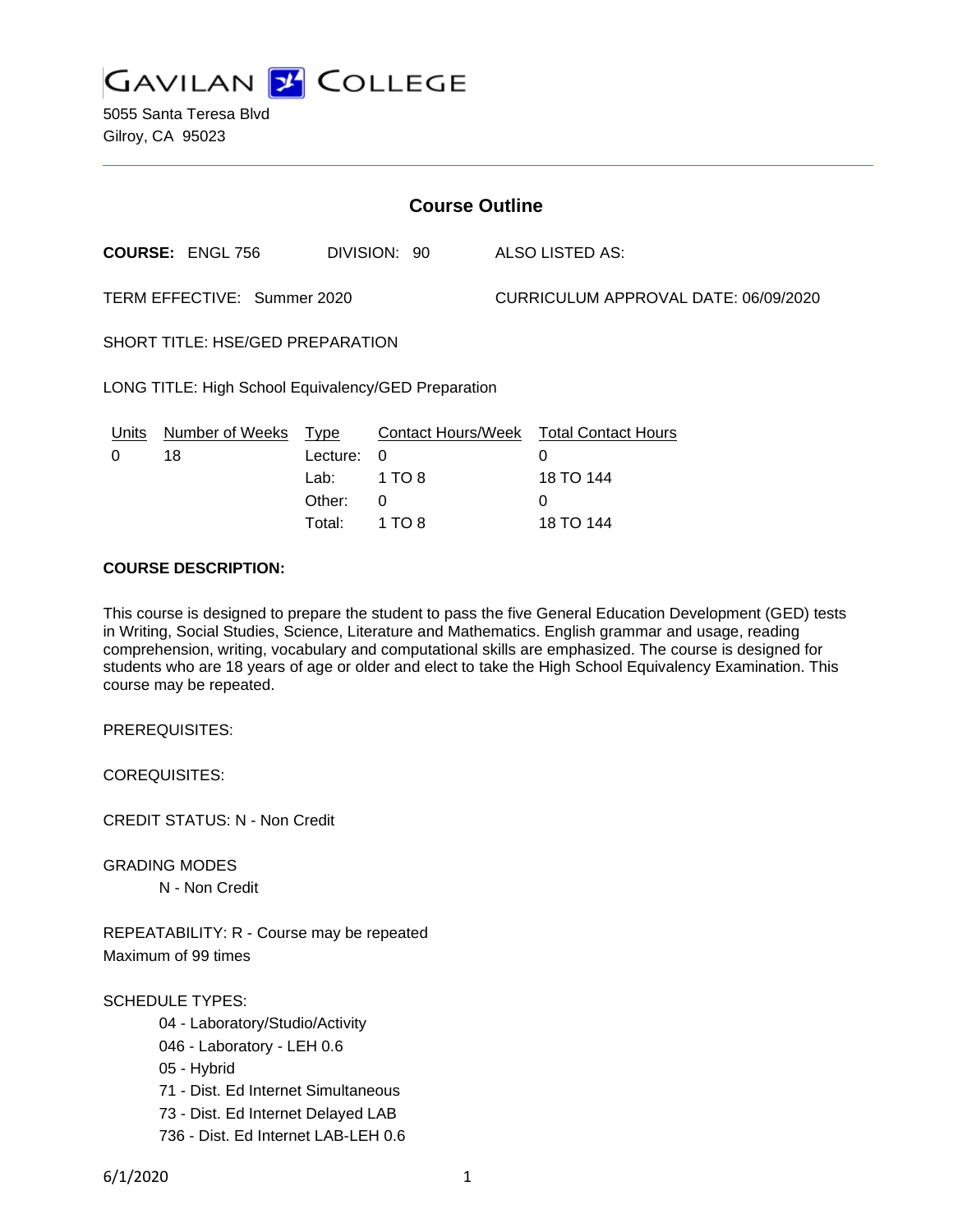# **STUDENT LEARNING OUTCOMES:**

1. Students will demonstrate proficiency in successfully completing the five GED Exam areas activities with passing scores: Language Arts Writing, Social Studies, Science, Language Arts Reading and Mathematics. Measure of assessment: Class participation, practice exams and worksheets Year assessed, or planned year of assessment: 2013

2. Students will develop an individual study plan that incorporates study tips and test-taking strategies to assist them in successfully completing the five GED Exams.

Measure of assessment: Written plan

3. Students will operate the computer with basic instruction in order to use the CD-Rom for their practice exams.

Measure of assessment: Performance

4. Students will recognize and identify the four types of questions involving comprehension, application, analysis and evaluation used throughout the GED Exam.

Measure of assessment: Class participation, discussion and performance

### **CONTENT, STUDENT PERFORMANCE OBJECTIVES, OUT-OF-CLASS ASSIGNMENTS**

Curriculum Approval Date: 06/09/2020

9 Hours

Overview of the Course

Preparing for the GED Examination: Students will be informed about the five GED test areas, commonly asked questions, organizing an individual study plan, developing and using test-taking strategies and suggestions for a study schedule.

Student Performance Objectives: Students will take the five diagnostic timed tests to determine their areas of strength and weakness in order to devise an individual study plan to determine which areas to

concentrate time and resources. Students will compare and contrast

their results with answer keys, summary reviews and self-appraisal charts.

9-30 Hours

Language Arts, Writing, Test 1, Part 1

The following grammar concepts will be read, discussed, and reviewed in class:

1) Students will review and identify correct sentence structure using sample writings. 2) Students will recognize run on sentences, sentence fragments, parallel structure, misplaced modifiers and writing correct sentences.

3) Students will review grammar usage and identify noun/pronoun agreement, verbs, adjectives, and adverbs.

4) Students will review grammar mechanics in capitalization,

punctuation, and spelling (homonyms, possessives, and contractions).

5) Students will apply basic rules of organization using unity and coherence in their writing.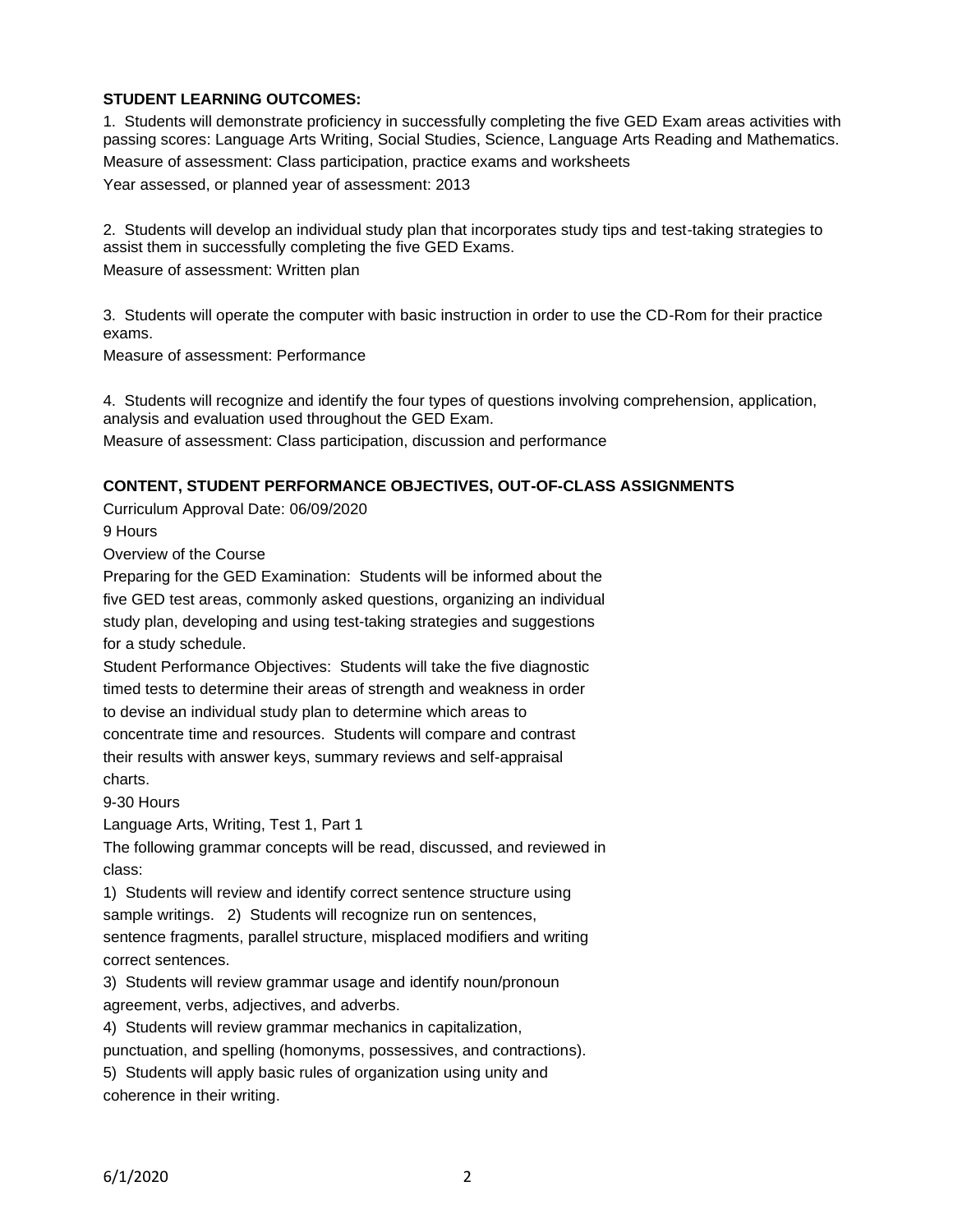6) Students will practice their writing techniques and demonstrate correct use of words, wordiness and building a basic 650-word vocabulary.

Student Performance Objective: Students will be able to recognize and demonstrate their ability to use clear and effective English by

identifying errors in sentence structure, usage, or mechanics. 9-30 Hours

Language Arts, Writing, Test 1, Part II

The following writing content will be read, reviewed and discussed in class:

1) The definition and examples of different kinds of essays.

2) Students will review "What is an essay?"

2) Students will review samples of "The sentence."

3) Students will review samples of "What is a paragraph?"

4) Students will formulate a mock essay.

5) Students will organize their thoughts and create a quick outline to write an essay.

7) Students will practice writing a sample essay.

Student Performance Objective: Students will demonstrate how well they

can write in English by writing an essay that explains something,

presents an opinion on an issue, or concentrates on retelling a

personal experience.

9-30 Hours

Social Studies, Test 2

The following social studies content will be read, reviewed and discussed in class:

1) Students will read and interpret social studies materials in

civics, government, history, economics and geography.

2) Students will define and use the following key concepts: genocide, segregation, social mobility, and other relevant concepts.

3) Students will practice answering social studies skill questions

through comprehension, application and analysis techniques using graphs, charts or other illustrations.

Student Performance Objectives: Using short readings with graphs, charts or photographs, students will list, recall, or name important general social studies concepts

9-30 Hours

Science, Test 3

The following science content will be read, reviewed and discussed in class:

1) Students will read and interpret science questions in biology,

earth science, chemistry and physics.

2) Students will distinguish between single-item and multiple-item science questions.

3) Students will analyze and interpret data from the readings and questions.

4) Students will practice their skills in data analysis using graphs,

diagrams and data tables to answer science questions from the readings.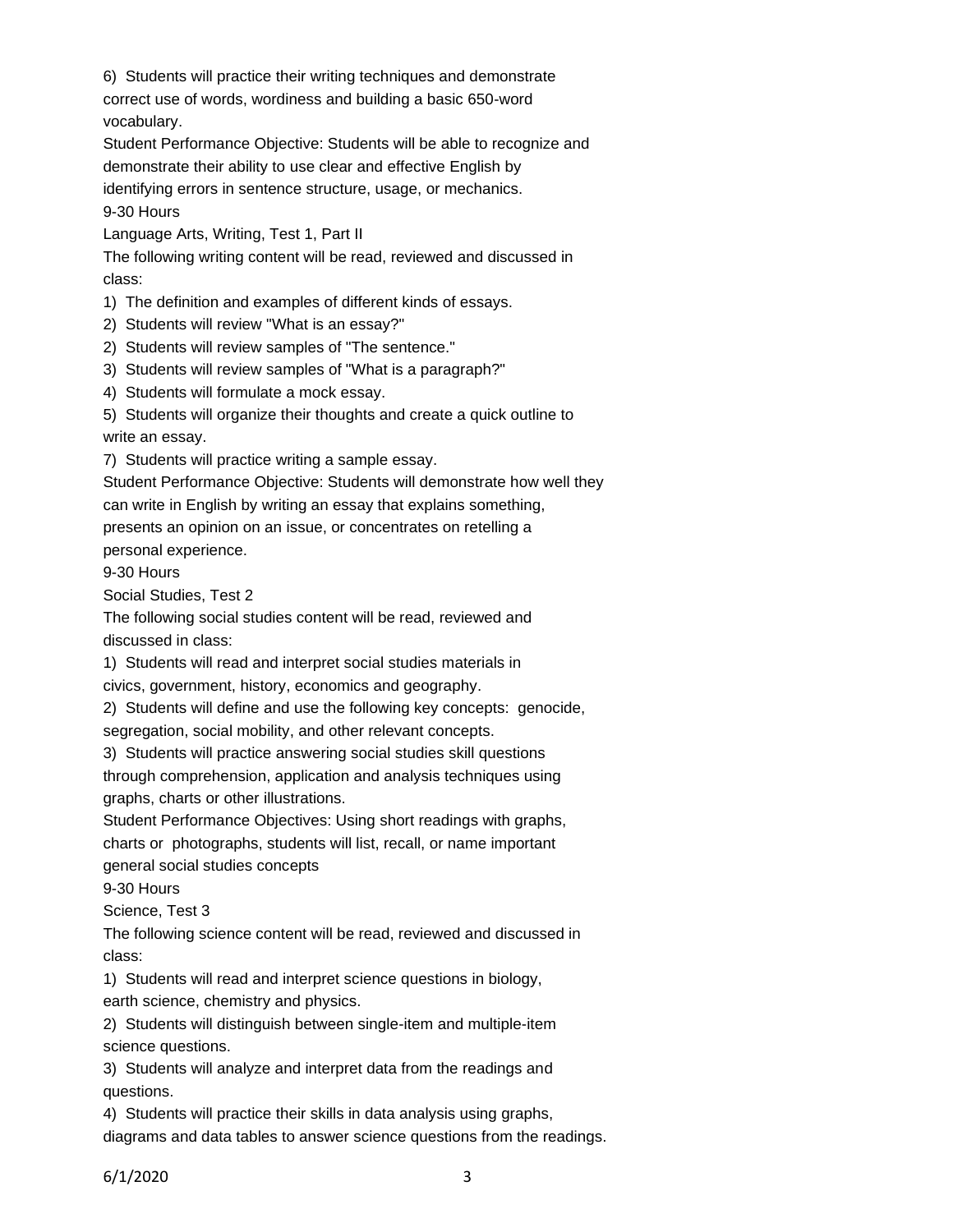5) Students will practice answering science skills questions on comprehension, application, analysis and evaluation of science material.

6) Students will define and use a glossary of scientific terms: Acid, antibiotic, climate, comet, and other words to know.

Student Performance Objectives: Students will use short readings that include a graph, chart, or figure and demonstrate ability in answering questions in general science concepts. Students will distinguish between the various critical thinking science questions in comprehension, application, analysis or evaluation. 9-30 Hours

Language Arts, Reading, Test 4

The following reading content will be read, reviewed and discussed in class:

1) Students will develop skills for reading and interpreting literature and the arts through the use of three basic reading skills: Finding the main idea, finding details and making inferences.

2) Students will identify differences in the reading of prose,

poetry, drama, commentary on the arts, business documents, or other literary works.

3) Students will practice reading exercises using the 125 questions on interpreting literature and the arts in this section of the exam.

4) Students will practice the skill of drawing meaning from the ideas expressed through the various forms of literature.

5) Students will recognize a "purpose question" which gives reasons for reading the material and helps to focus the reading.

Student Performance Objectives: Students will use reading excerpts from pre-1920, 1920-1960, and post-1960, and identify answers to "purpose questions." Students will explain the three basic reading skills in reading and interpreting literature and the arts.

9-30 Hours

Mathematics, Test 5

An introduction and overview to the math section of the test will be given on: Basic facts found on the math examination, learning to use the Casio fx-260SOLAR Calculator and correctly filling in the answer grids.

The following math content will be reviewed and discussed in class:

1) Students will practice numbers and basic operations with the following: Place values, addition, subtraction, multiplication, division, word problems, exponents, square roots, mean, median, and basic geometry.

2) Students will practice fractions and measurements with the following: Writing fractions, equivalent fractions and reducing to lowest terms, converting improper fractions to mixed numbers, adding and subtracting fractions, lowest common denominators, and working with mixed numbers.

3) Students will distinguish between triangles, parallelograms, standard measurements and word problems with fractions.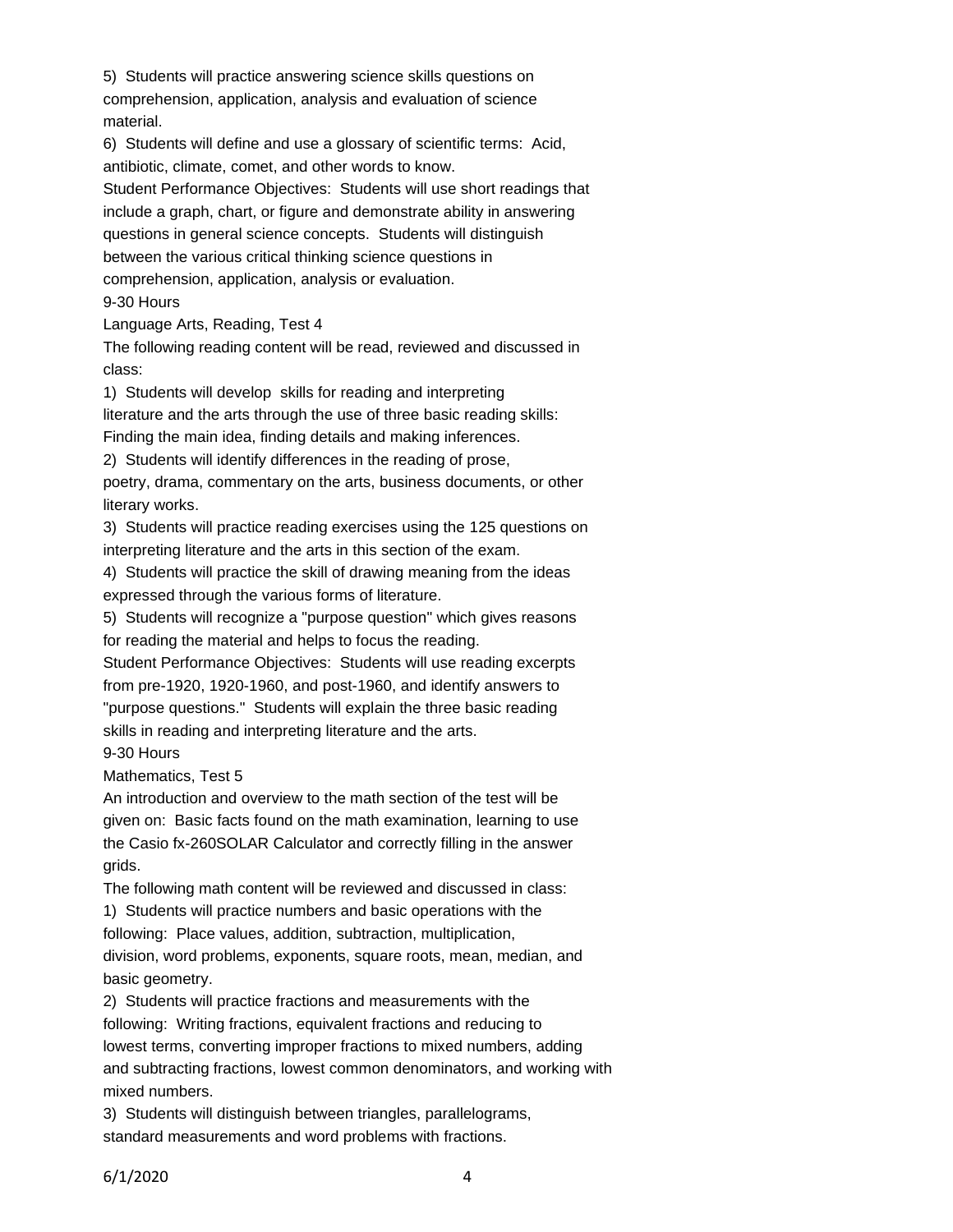4) Students will practice decimals and percents with the following: Basic operations with decimals, converting decimals to fractions, circles, cylinders and scientific notation.

5) Students will use worksheets in calculating percents, comparing and ordering decimals/fractions/percents.

6) Students will complete calculations using word problems.

7) Students will practice data analysis using tables, bar graphs, line graphs and pie charts.

8) Students will practice algebra using the following: Number line, signed numbers, variables, parentheses, solving simple and multistep equations, inequalities, quadratic equations, coordinate geometry, setups with variables, and converting word problems to equations.

9) Students will review basic key concepts with angles, triangles, the Pythagorean Theorem, geometric proportion and application of algebraic concepts.

Student Performance Objectives: Students will practice and demonstrate proficiency in using a calculator. Students will demonstrate an ability to problem solve general math concepts using short readings that can include a graph, chart or diagram. In addition, students will interpret and apply the use of formulas correctly to answer basic math questions.

9 Hours

Practice Exams One and Two

1) Students will take Practice Examination One

The Five Tests: Language Arts, Writing, Part 1, Language Arts,

Writing, Part II, Social Studies, Science, Language Art, Reading and Math

2) Students will take Practice Examination Two

The Five Tests: Language Arts, Writing, Part 1, Language Arts, Writing, Part II, Social Studies, Science, Language Art, Reading and Math

Student Performance Objectives: Students will practice taking exams one and two to determine proficiency in the following: 1) Using clear and effective English, 2) Writing a passing essay, 3) Recalling or identifying general concepts in social studies and science, 4) Demonstrate understanding of key math skills and problem-solving ability, and 5) Students will recognize and distinguish between single-item and multiple-item questions. In addition, students will also review their exams using an answer analysis key (evaluate their scores and analyze their errors), summaries of results and a selfappraisal chart to determine whether their average score will pass or not.

# **METHODS OF INSTRUCTION:**

Instructional methods are lecture and discussion on the key ideas with concise summaries of each topic. Students are assessed and will devise a personal study plan for successful completion of the GED Exam. Drill exercises and realistic practice tests are made available to the students in written and electronic format.